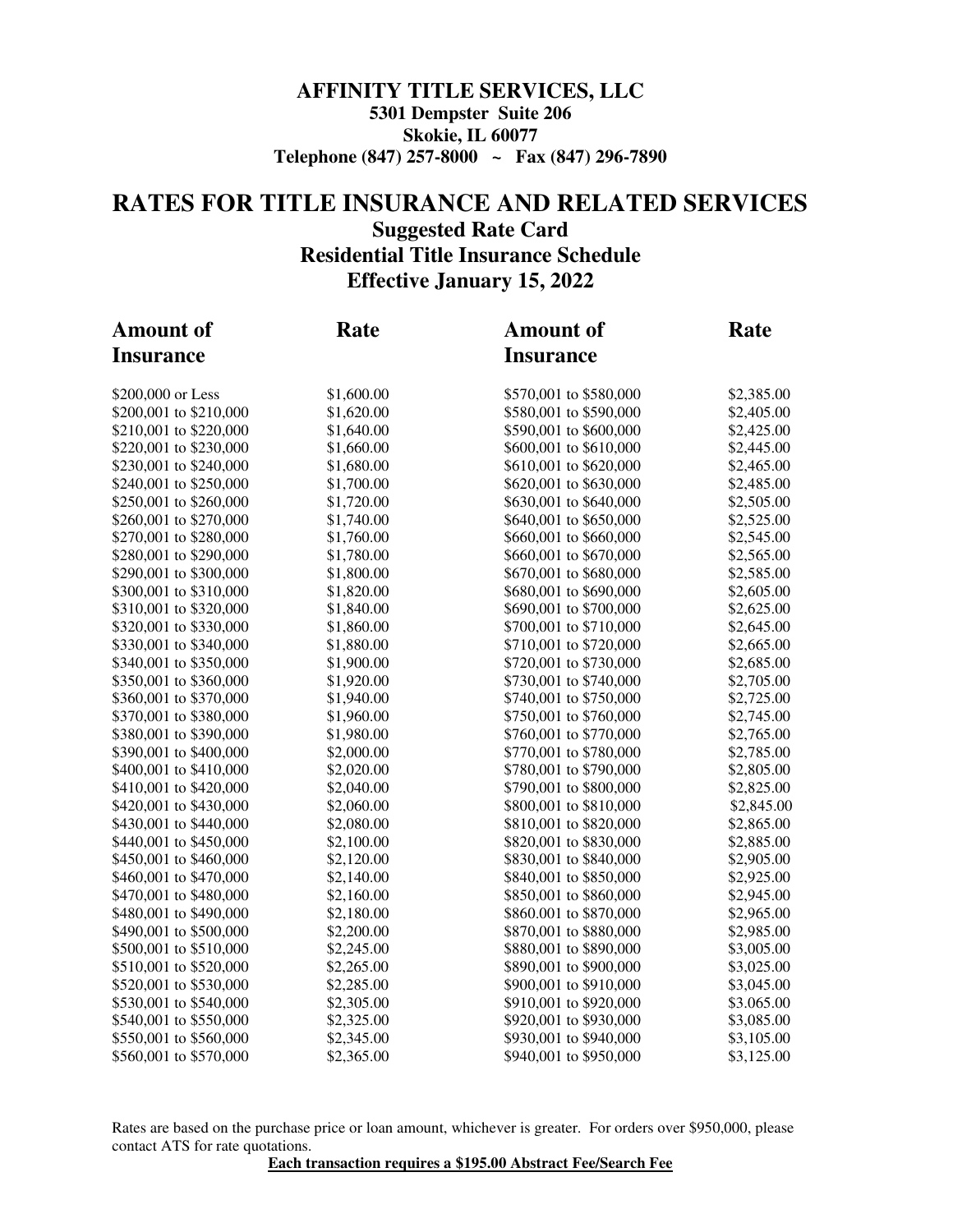### **AFFINITY TITLE SERVICES, LLC**

## **Mortgage Policy/Endorsement Fees**

|                                       | \$550.00 |
|---------------------------------------|----------|
|                                       | \$180.00 |
|                                       | \$180.00 |
|                                       | \$180.00 |
|                                       | \$180.00 |
|                                       | \$180.00 |
|                                       | \$180.00 |
| Revolving Credit Mortgage Endorsement | \$180.00 |
|                                       | \$25.00  |
|                                       | \$25.00  |
|                                       | \$50.00  |

### **Second/Equity Mortgage Rates**

| <b>Amount of Insurance</b>                                 | Rate     |
|------------------------------------------------------------|----------|
| Up to \$150,000.00                                         | \$275.00 |
| Add \$.50 for every \$1,000 over \$150,000 up to \$500,000 |          |

| Endorsements (All) | \$125.00 |
|--------------------|----------|
|--------------------|----------|

# **Escrow Services: Residential Closing Fees**

|  | <b>Amount of Insurance*</b> |
|--|-----------------------------|
|  |                             |

**Closing Fee** 

For residential closing fee amounts over \$500,000, please add \$50.00 for each \$50,000 increment.

\*The amount of the closing fee is the sales price or the loan amount, whichever is greater. These closing fees assume one loan from one lender. In the event of more than one loan or multiple closing statements, there will be an additional fee of \$300 per lender closing statement. Seller's additional Short Sale closing fees will apply.

# **Commercial Closings**

Rates available upon request.

### **Rates and Charges**

Rates and charges set forth herein apply to routine residential orders. Additional Charges may be made for extra risk or additional processing for difficult or unusual transactions.